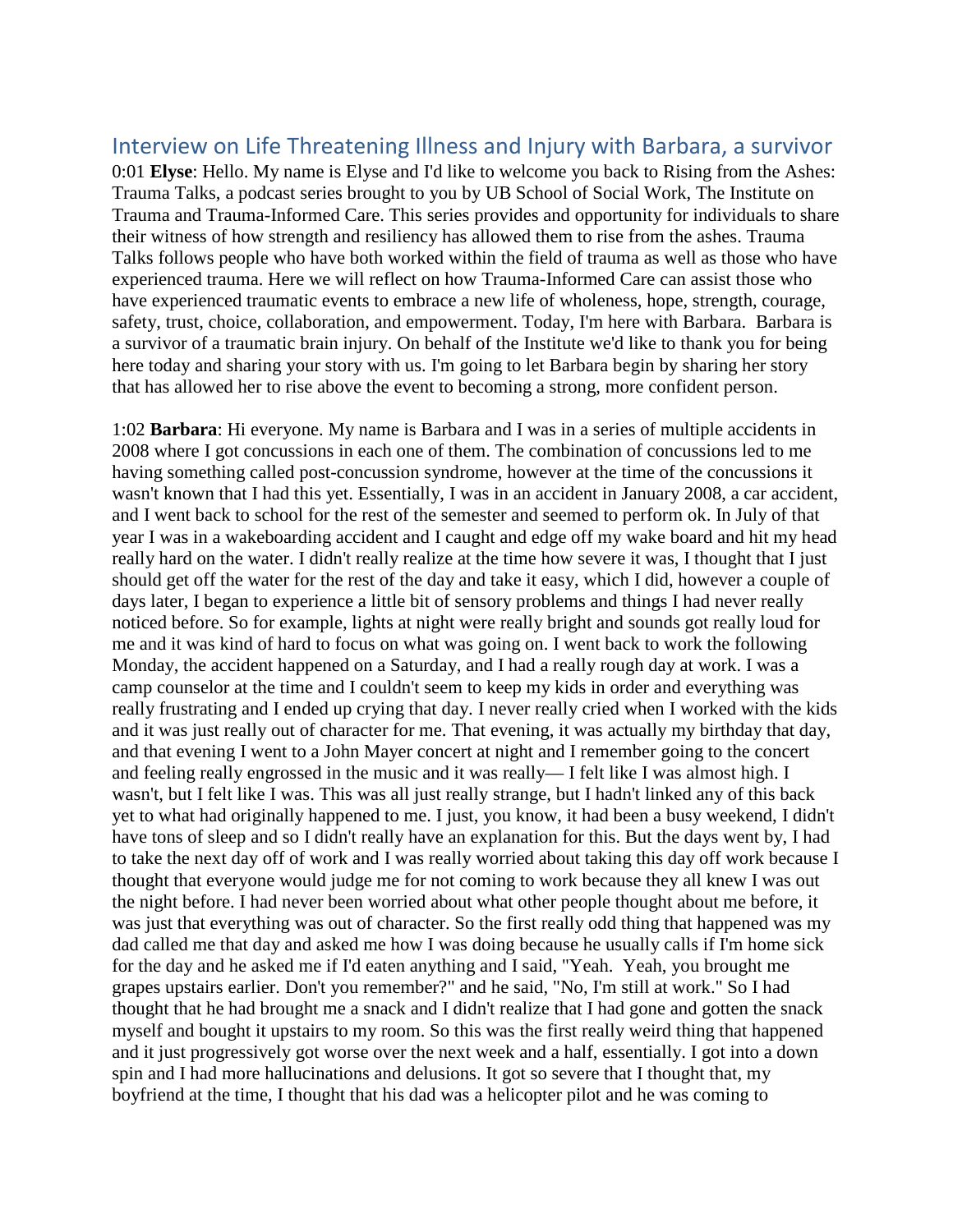euthanize me. So it got really extreme, really quickly. Obviously—my mom's a family physician—and she knew that something was extremely wrong with me. They tried to take me to emerg [the emergency department] four times and this was during the day; they tried to get me admitted. At this point my mom was kind of getting an idea that it might have been from me hitting my head on the water because I told her that I felt kind of like I had after my first concussion. But they tried to take me to the doctor, to emerg, during the day. So I remember on one of the trips and I was in emerg and the physician asked me what year it was and I told him it was 2108 and I was certain it was 2108, but I didn't understand why I hadn't aged and why my parents were still there. So it was just all of these really weird things, but he said, "You just have a concussion, so you should go home." So I did. Then it all got worse at night. I thought that my dog was a robot. I thought all of these really, really weird things and it always got way worse at night. I wouldn't sleep. I would keep my whole family up at night. My boyfriend had moved in with us to help take care of me at that point. So they took me to emerg, the last time they took me to emerg, it was in the middle of the night and they saw how bad it really was. They originally thought that I might have had encephalitis. They did all the testing for that and saw that I didn't have it and so my parents had gone home, because they really needed rest and it was the middle of the night and I was alone by myself, I think in a bed, maybe even triage. At this point I was drugged, but I also remember a lot of it. So this was the scariest time for me was when my parents were gone and I thought that the nurse, who I was alone in the room with, was trying to rape me with a tampon. I just vividly remember this and I remember how scared I was without them there. It was hard. They called my parents and they came back eventually and then I was sedated for the next two weeks, which I don't remember at all—I don't remember any events from the next two weeks—and at that point I was admitted to the psychiatric ward of the hospital. So at this point, they obviously are trying to diagnose me, they want to figure out what is going on, they wanted to medicate me, they wanted to put me on anti-psychotics. The physician, my primary physician, was convinced that I had bi-polar disorder, however my mom was adamant that I did not have bi-polar. So, it was really rough time for my family. My parents had to stop working. I couldn't be left alone, as I mentioned earlier, it was really stressful for me. So, my parents had to take 24-hour shifts, 24-hours on at the hospital with me, 24-hours off at home, so they would rotate. And so while I was in the hospital I was still suffering severe hallucinations and delusions, so for example I thought that all my loved ones were being shot in the room beside me when all the doors were slamming because I thought those were gun shots. I thought that my body was made of sand and that I was melting when I had a shower. My mattress was made of foam; I thought that when I was lying down on my mattress that the underworld was coming up and grabbing at me. And I was really obsessed with death; I was really hung up on death and dying. And it got so bad that I didn't recognize who my dad was. I thought he was someone else that I knew. So this obviously was really hard for my family. They really supported me through it. My mom had a hard time with the physicians at the hospital because she thought that I didn't have bi-polar and they thought that I did and she was really battling with them to not put me on these medications. They wanted to put me on stuff like Valium, which is used for severe bi-polar, but I was on a lot of different anti-psychotics and they helped, but they really changed me. And at this point I'm remembering more and more and my friends would start to come visit me and they would see me and they would be as supportive as they could, but I wasn't myself, obviously, and I heard stories later on after I had recovered that they would get into the elevator on the way down and would burst into tears because I just wasn't who they knew me to be and it was really hard for all of them. So eventually, after a lot of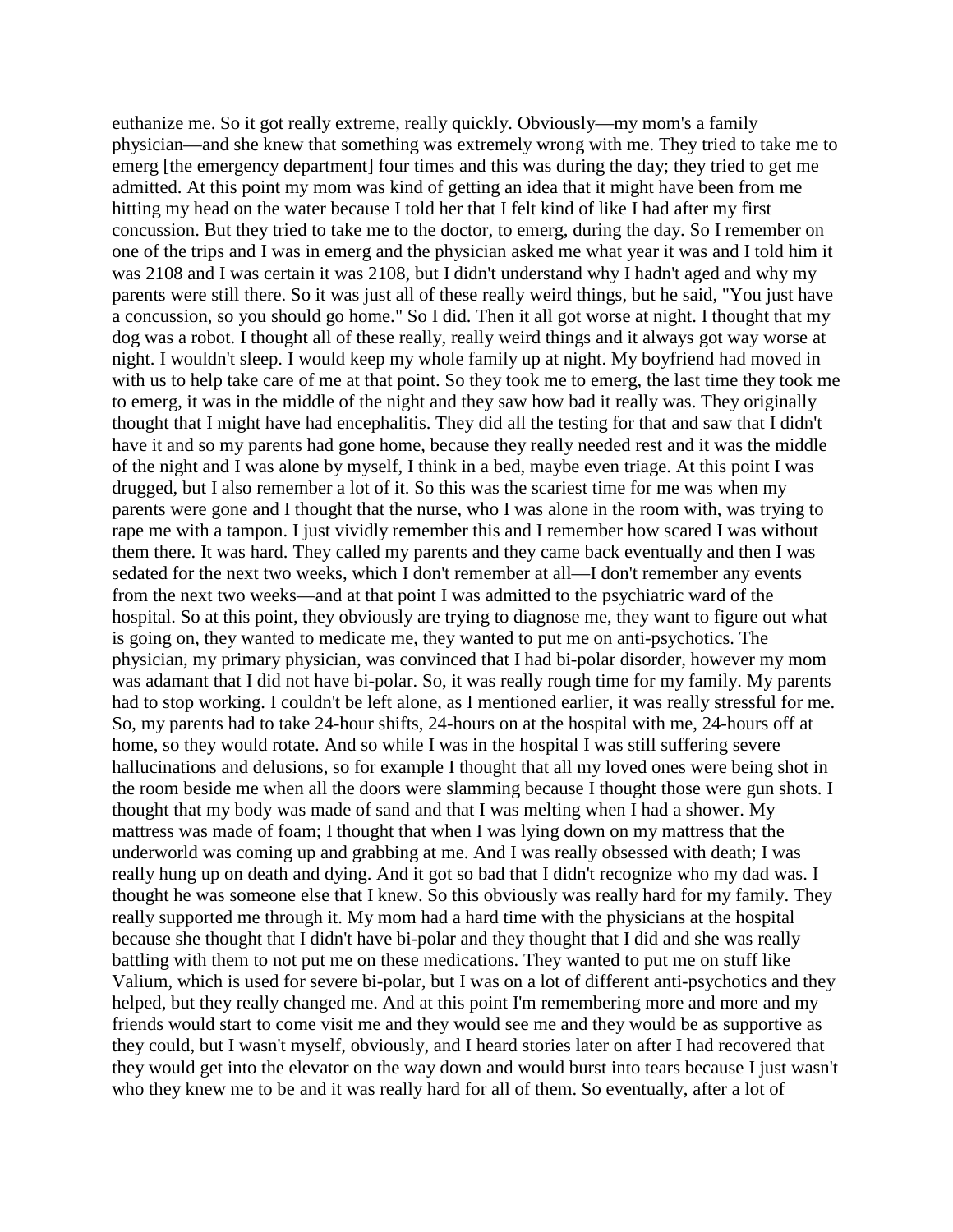arguing, problems with the doctors, my mom knows a geriatric psychiatrist who works in the area and he ended up coming in and he spent about a half an hour with me and after that he thought he recognized the symptoms of post-concussion syndrome. So, my mom went home and she researched it and, because she had been spending her 24-hours off researching, trying to figure out what was wrong with me. And so she did some research on it and she thought that my symptoms really looked like post-concussion syndrome, however, there's not a lot of literature on it. This was 2008 and concussions hadn't been studied that much, they were just starting to get studied and now even 7 years later it's becoming a field that people are more interested in and awareness is being raised, but even then there wasn't tons of research. It essentially just took time for my healing process. I was medicated on the anti-psychotics, like I mentioned, I was put on some drugs that they use for epilepsy to kind of control my brain waves as well. And I was hospitalized for almost two months and I was slowly, slowly, slowly coming out of it and it wasn't because of anything in particular. There was no one drug that they put me on that made me better. I think it was really just time and support from my family and friends. So I was slowly allowed to leave the hospital, sometimes for the day and then I would get my first night pass and then I was eventually discharged at the end of the summer. So, that year I still thought I was able to start university, but my mom knew better and—because I was supposed to start university that fall—and she had differed for me, she had to do the deferral. So I spent the next few months at a lot of different doctors appointments, I also had a severe whiplash injury in the wakeboarding accident, so I needed physio [physical therapy] for my neck and back. I couldn't move my head left or right, I had to move my shoulders to look any directions and I hadn't been using my muscles and you'd be amazed at how quickly you lose your muscle strength. When I got discharged from the hospital, I couldn't even lift up a bag of groceries or—I had some friends over for lunch and I couldn't even left the kettle to make them tea. That was hard in and of itself, just the physical problems. Interestingly enough, I came out of the hallucinations and delusions just as slowly as I went into them, so it started with a lot of sensory enhancements, almost and it ended with the sensory enhancements. To this day, loud noises bother me, going to the movies can be really loud for me and I don't like it sometimes or like taste is really strong still. During my recovery, I really sure to take care of myself, so I got a personal trainer and I went to the gym, I enrolled back into high school even though I had already graduated because I wanted to make sure that my brain still worked—luckily it did, I was able to still learn—and I also got a job as a tutor tutoring children. So I really made sure to exercise my brain and my body to heal properly. And now here we are in 2015 and I am in law school after having done my undergraduate degree successfully. So, I've been really, really lucky to have been able to heal to that extent. My parents weren't sure when I was hospitalized that summer if I was ever going to get better. So, yeah, that's pretty much it.

11:58 **Elyse**: That's incredible that you're now where you are. And what I heard you talk about was really support and time in your recovery was what stands out to you as the things that were pulling you through, and collaboration amongst your service providers, family and rebuilding that sense of self or safety around you in that process.

## 12:24 **Barbara**: Yeah, definitely.

12:25 **Elyse**: Yeah. So, those are all what makes up trauma informed cared and what traumainformed care does is ask individuals and service providers to stop asking what is wrong with a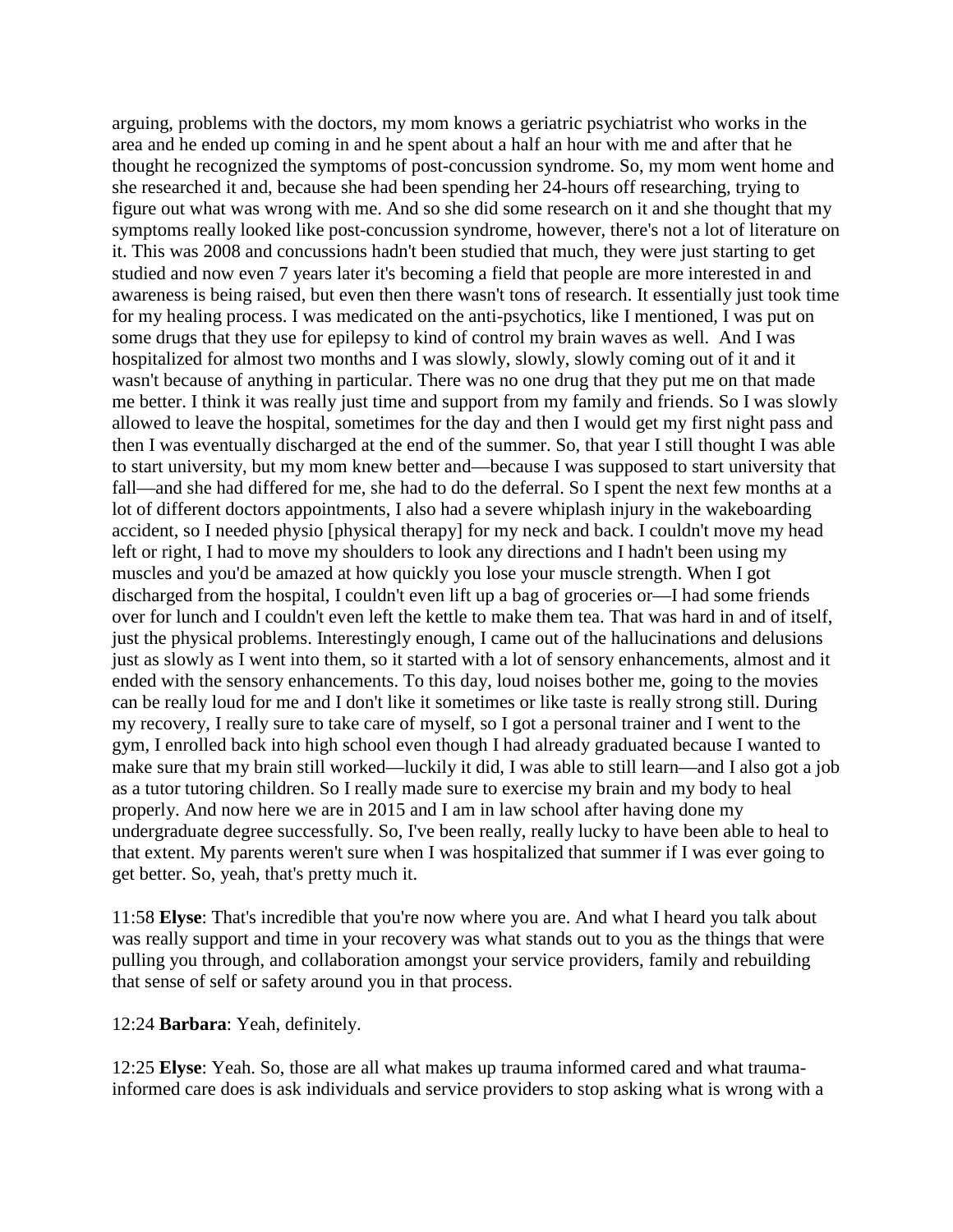person and move toward asking what has happened to the person. So, Fallot and Harris talk a lot about the five guiding principles of trauma-informed care where safety, trust, choice, collaboration, and empowerment are tools that service providers can use to create a more traumainformed environment for consumers. So I want to kind of talk a little bit about your experience accessing services at the hospital, for example. I guess my first question is when you started to regain that awareness cognitively, how did you help to regain a sense of safety, both physical and emotional, what was going on?

13:21 **Barbara**: That's a really interesting question actually, because we had a few different ways to do that. So obviously the number one sense of safety for me was my parents, as I mentioned I really, really needed them, I needed someone familiar with me at the hospital, I was scared to be alone. Another way I regained my safety, sense of safety, was through a thoughts journal. And this was recommended by someone who worked at the hospital. It was definitely helpful for kind of realizing why my psychotic thoughts weren't real, so as I mentioned, I was really scared, I thought that my loved ones were being shot beside be and so it was, we called it a thought journal. On the top you would write what the thought was, so "I think that this person is getting shot in the room beside me." And then the next question is "Is this logical? Yes or no?", so then I would have to say, "no." And then you would say, "Please explain why." And so I'd have to write down why this thought was illogical and that really helped with the sense of trying to feel safe and trying to help me work through my thoughts and I feel like this is something who a lot of elderly people who are maybe getting dementia have to deal with as well. It's like you know that what you are experiencing isn't real, but it feels so real and it's this really weird struggle within yourself that you have to get over. So that really helped. One more thing that really helped was we have, my friends would come over and they would, we could do art together and we would put it up on my walls in the room, even just signs that said, "I am safe." I had a sign that said, "I am safe" and it said—I was really, really worried about my loved ones and where they were, so I had a list of all my loved ones that says "Where is this person," "Where is this person," "Where is Mom," "Where is Dad" and then right beside it I would have where they were. So if I was ever worried about where they were or anything, I could always just look at my sign and I would know. So that helped me feel safe and helped me ensure that they were safe and know that they were safe, too. So I think a combination of all those things really helped.

15:25 **Elyse**: Right. And so, when you were writing in your thoughts journal, were you sharing that or was it being shared with the doctors or nurses that were coming in so that they had an idea of what might negatively impact your sense of safety and that they could try to avoid that?

15:44 **Barbara**: I'm not sure if it was shared with them to be completely honest, I would imagine that they would have had a good idea of what was impacting my sense of safety. The problem was that most of it wasn't grounded in reality so it's hard, you can't control the doors slamming, you can't control—I needed to shower—you can't control the fact that I was scared to.

16:10 **Elyse**: Right.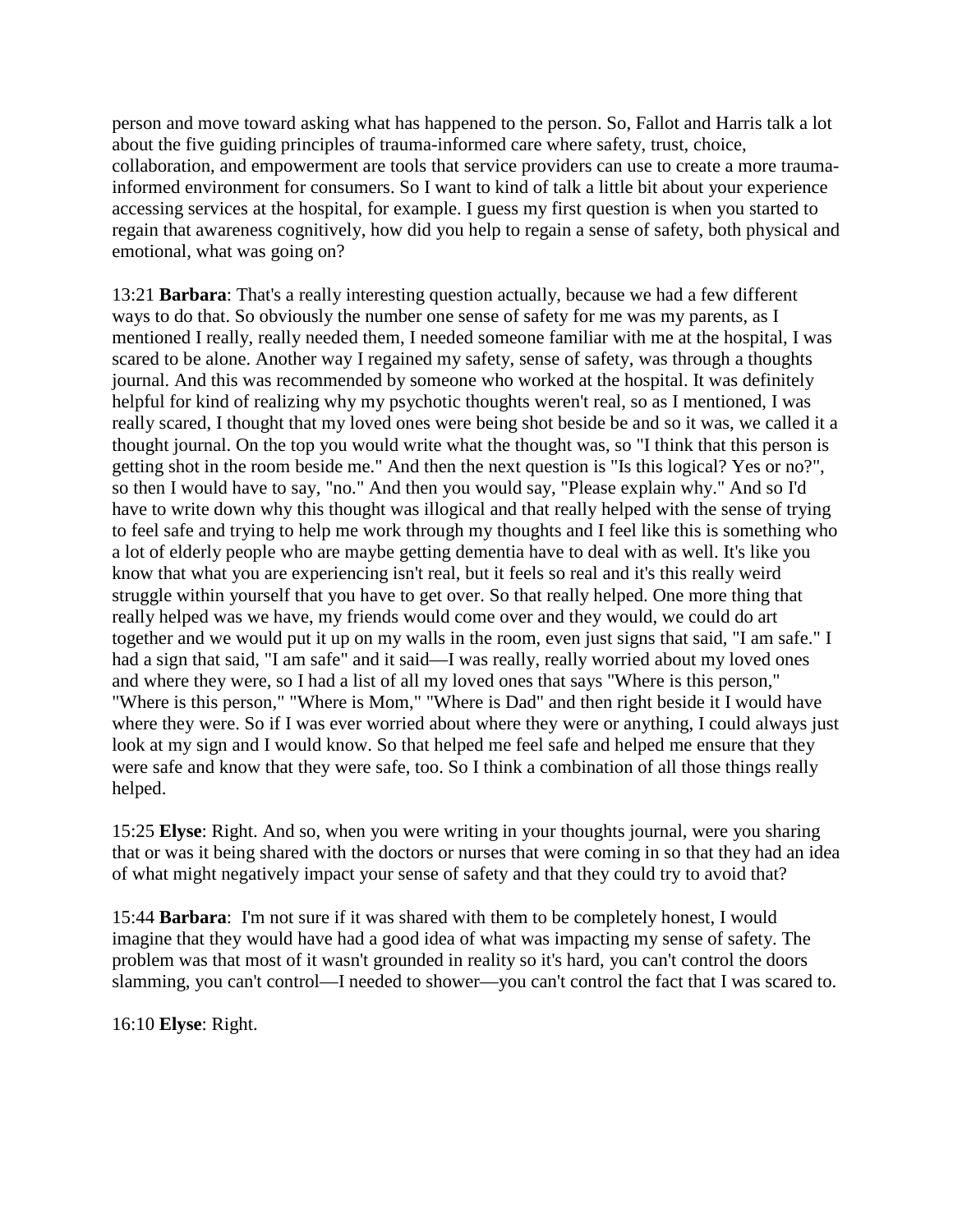16:11 **Barbara**: Obviously it is helpful when the physicians and the nurses and the PSWs [personal support worker] that you're working with are understanding of what is going on with you and where you're coming from, because everyone is different.

16:23 **Elyse**: Right. And so, often with safety, trust intersects in terms of you need to be building trust around you to start to feel comfortable. So how did that look in terms of did you trust the people that were providing services to you and how did that progression look like?

16:45 **Barbara**: I wasn't in a particular position of trust, per se. I was really just focused on people that I knew. I know that for my parents who were really my messenger, trust was hard for them because of the conflicts that occurred with my medications and with the doctor arguing what my diagnosis was. The doctor left for vacation and was convinced that two weeks later after being on this bi-polar medication that I would be better and I would have been discharged and she was absolutely shocked when she got back form her vacation and I was still in the ward. So, that was definitely difficult, however we did build good relationships with some of the caregivers that were there with me more often, so the PSWs and the nurses and some of the nursing students. I know that my parents became very close with them, they got to know them, which I think was really nice because they were at the hospital a lot. They were there for 24-hour periods for almost two months, so they got to know them and I think that building the personal relationships with the staff was actually really nice for them. They got to know one of my nurses and they got to know about what her brother was doing and they could ask her about what he was up to and just that kind of thing, it was kind of nice for them.

18:00 **Elyse**: So, I also hear you talking about collaboration and, in terms of the doctors, collaborating with your family, each other, maybe other service providers. Do you know exactly what was going on or were there any meetings that they had to talk about your care or was it very disjointed?

18:18 **Barbara**: I think that they had meetings and I wasn't present for a lot of them because I wasn't in a state to give input.

18:27 **Elyse**: Right.

18:28 **Barbara**: My mom would observe how I was doing and report that to them, I think. So, in terms of collaborating, yeah, they would have had meetings. I'm not sure how frequent they were or anything like that, though.

18:41 **Elyse**: So, would you say that collaboration among them kind of helped push you toward recovery eventually?

18:49 **Barbara**: Yeah. I think definitely the collaboration and the communication was important because it really—the physicians didn't want to give my mom the reigns, pretty much. But once they realized where she was coming from was actually grounded and there was research to back it up and they really did listen to her. However, this would be very difficult for someone who—I was lucky that I was being essentially cared for by my mom who is a doctor. She is able to—she had the resources—to go do these literature searches and stuff. I consider myself really lucky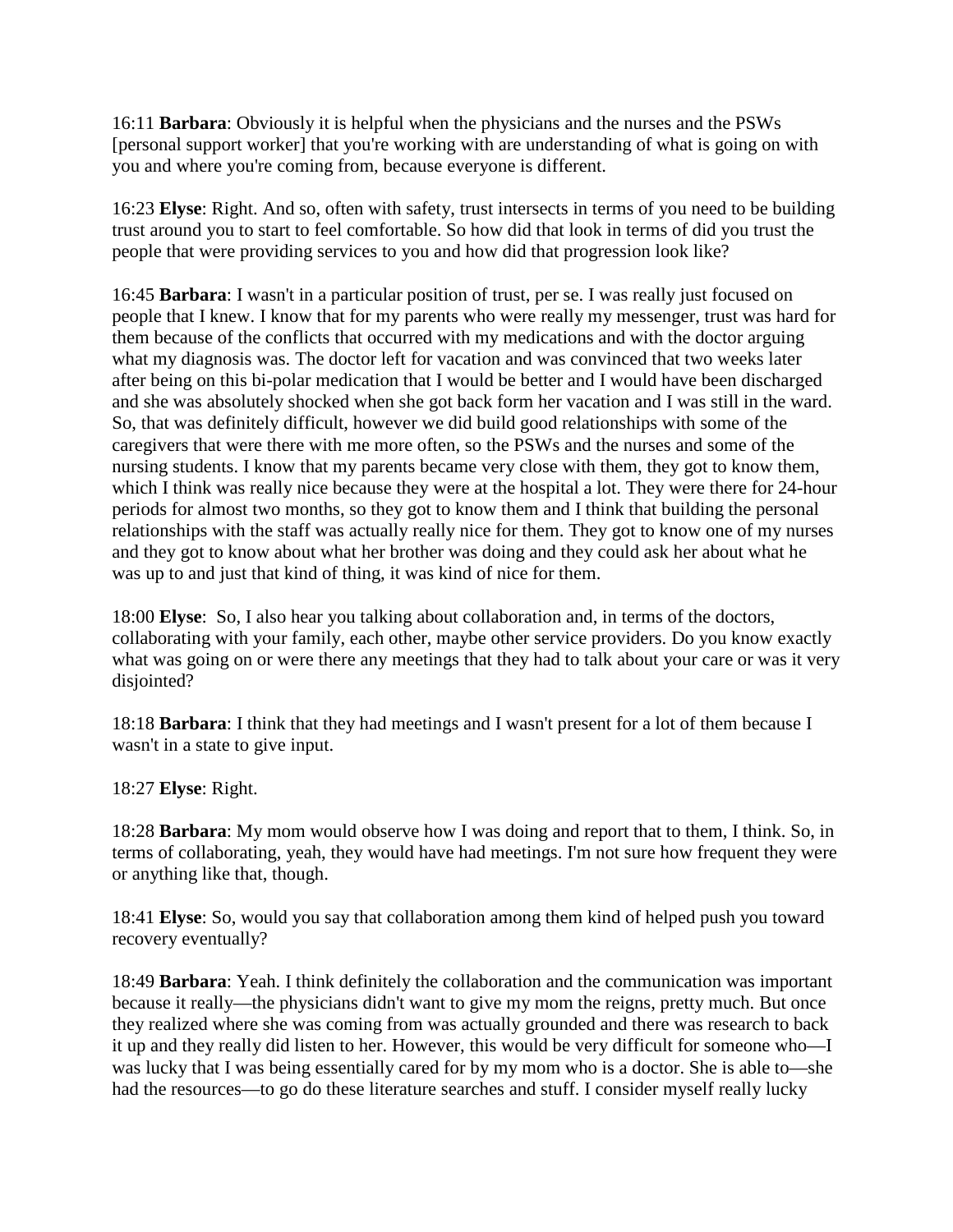from that point of view, so I can see how that would be frustrating for someone in the same situation who didn't have that kind of resource.

19:34 **Elyse**: Right. Here's kind of a different question. If you were the service provider, would you have done anything differently or would you suggest anything different to enhance your treatment?

19:47 **Barbara**: I think that the physician, my primary physician, could have been more open minded and could have been open to other ideas that weren't necessarily her own. Because it's hard when someone else is telling you how to do your job, obviously, but it's really important to be able to be open to those ideas that you think maybe are not right and if, maybe they won't end up being right, but if you have reasons to back it up then that's fine. So that's something that I would probably do if I were the care provider, just remain more open minded.

20:25 **Elyse**: And now are you still accessing services now or did you periodically after your stay at the hospital?

20:32 **Barbara**: Yeah. Like I mentioned, I did physio, which didn't have to do with any of the psych problems, obviously. And so I did some physio while I was still a patient and I also did outpatient physio. I also saw a neurologist a few times and I had some neuro-psych testing done as well a few months after I was discharged just to check on how my brain was in comparison to the average person.

20:58 **Elyse**: Was there any one thing or maybe it was multiple things that a service provider said or did for you that you found particularly empowering?

21:09 **Barbara**: We had an activity coordinator on the ward who organized extra-curriculars like arts and crafts that those kind of things for us for all the patients to work together on. So I remember this way was really important for me actually, it was towards the end of my stay, and I have a favorite cookie recipe that I like to make. So we brought the recipe in and the women who organized the recreational area of the floor, she made sure that she had all the ingredients, so all the patients and I worked together and we made these cookies and we distributed them to all the other patients on the floor and that was a really great and memorable experience for me while I was hospitalized. It showed that they were willing to listen to what I wanted to do. It was a really personal touch, catering the activity to me and being able to do something that I could do while I was at home. It was something I loved to do at home, I loved baking, it was able to bring it to the hospital for me and I thought that was really great of them and it was also really nice being able to share what we had made with all of the other patients on the floor. I remember them all thinking that these cookies were such big treats because a lot of them were pretty sick of hospital food by the end of their stays. Yeah, that was something that I found was empowering. It made me feel more like my old self than I had in a really long time.

22:39 **Elyse**: And so, it sounds like a community and the small things, the personal touches, made a huge impact.